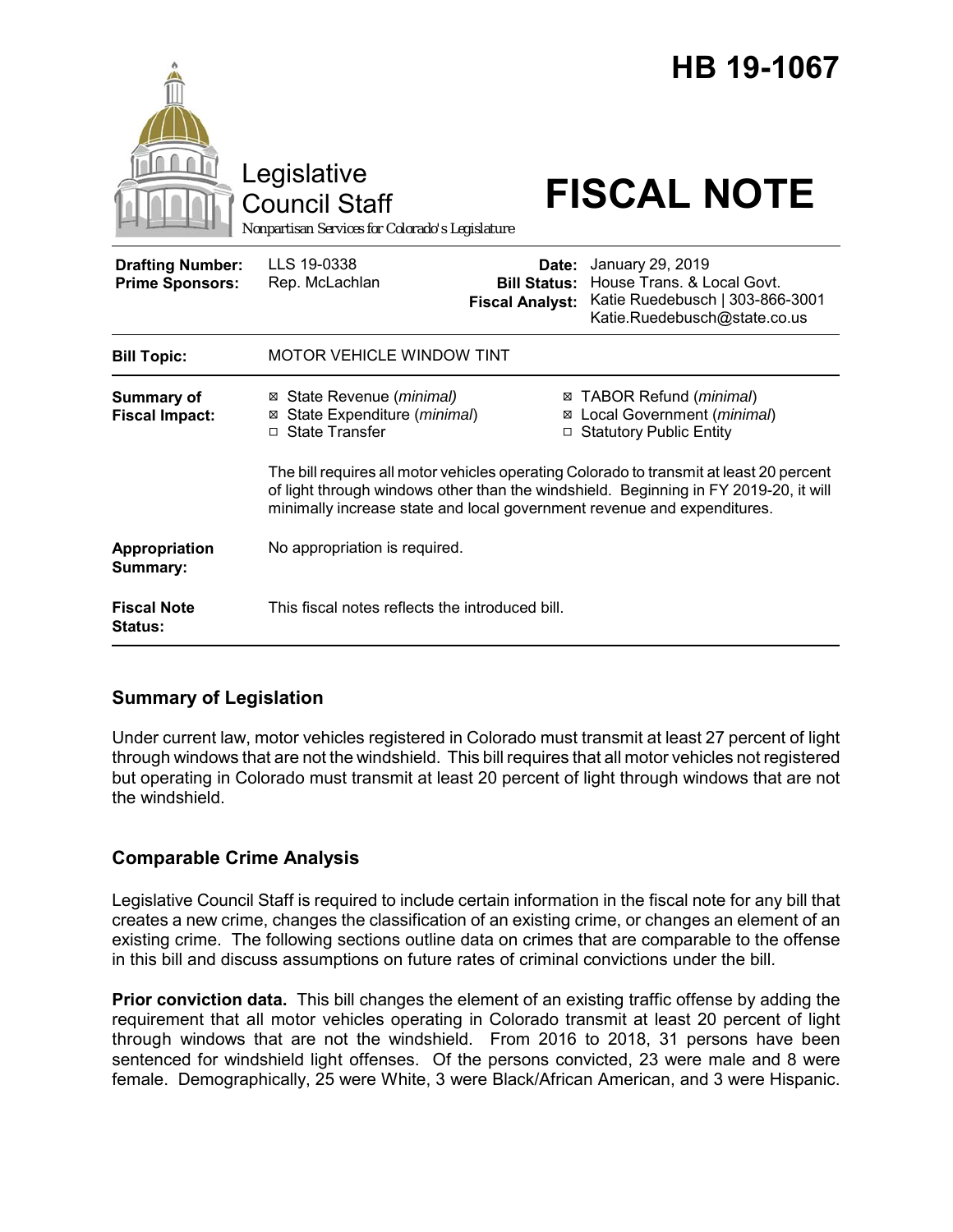January 29, 2019

**Assumptions.** This analysis assumes that there will only be a minimal increase in penalties each year.

Visit leg.colorado.gov/fiscalnotes for more information about criminal justice costs in fiscal notes.

#### **State Revenue**

Beginning in FY 2019-20, this bill may minimally increase revenue to the Highway Users Tax Fund (HUTF), of which 65 percent goes to the State Highway Fund in the Colorado Department of Transportation. The bill may also minimally increase revenue to the Judicial Department from court fees and surcharges. These revenue sources are subject to TABOR.

#### **State Expenditures**

This bill may increase workload in the Judicial Department a minimal amount beginning in FY 2019-20.

**Judicial Department***.* This bill may increase workload for the trial courts in the Judicial Department to process additional case filings. Overall, it is assumed that this workload can be accomplished within existing appropriations. Should a change in funding be required for any agency or division within the Judicial Department, the fiscal note assumes it will be addressed through the annual budget process.

**TABOR refund.** The bill may increase state General Fund obligations for TABOR refunds in FY 2019-20. Under current law and the December 2018 forecast, the bill will correspondingly increase the amount refunded to taxpayers via sales tax refunds on income tax returns for tax year 2020. The state is not expected to collect a TABOR surplus in FY 2020-21.

#### **Local Government**

Beginning in FY 2019-20, this bill may increase local government revenue and workload as described below.

**HUTF fine revenue.** The bill may minimally increase local government HUTF revenue beginning in the current FY 2019-20. HUTF revenue generated by traffic fines is distributed to counties (26 percent) and municipalities (9 percent) for transportation needs.

**Denver County Court.** The bill may increase workload for the Denver County Court, which is managed and funded by the City and County of Denver, to process additional cases under the bill.

#### **Effective Date**

The bill takes effect August 2, 2019, if the General Assembly adjourns on May 3, 2019, as scheduled, and no referendum petition is filed.